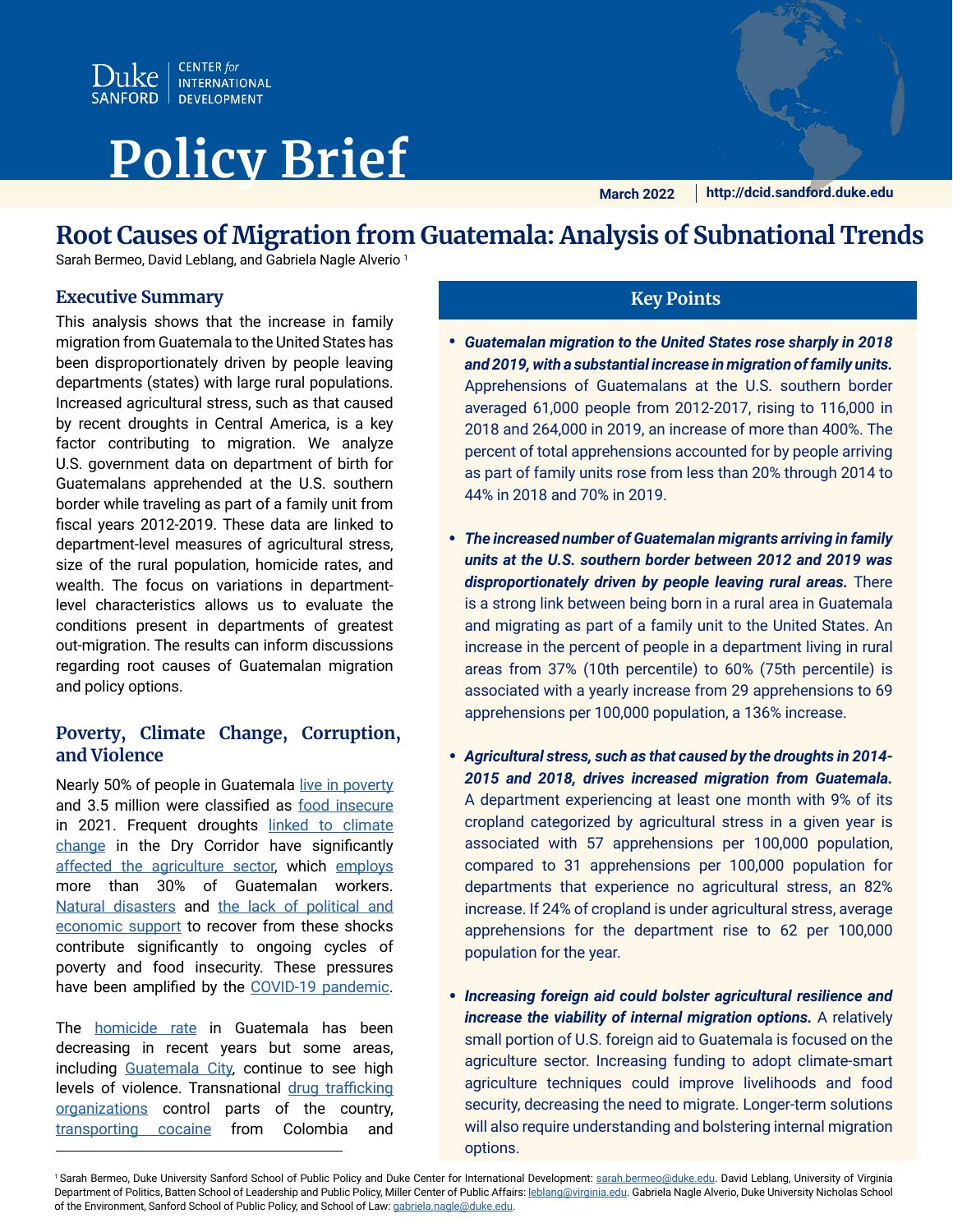Venezuela to the U.S. market through routes in Guatemala and other Central American countries. [Rates of extortion](https://data2.unhcr.org/en/documents/download/77044) in the country are increasing, with small businesses being among the most frequently targeted. [Corruption is high](https://www.worldpoliticsreview.com/articles/29842/on-fighting-corruption-guatemala-just-took-another-step-back) and the internationally heralded Guatemalan anti-corruption agency, CICIG, was [disbanded](https://www.wola.org/analysis/guatemalas-corrupt-threaten-historic-anti-corruption-legacy/) in 2019.

#### **Study Data**

This study is based on data for 309,400 people apprehended by United States Customs and Border Protection (CBP) at the US southern border while traveling as part of a family unit during fiscal years 2012-2019. Data were obtained through a Freedom of Information Act request and identify city and department of birth for those apprehended. The yearly totals closely align with published country-level totals of family unit apprehensions, verifying that the data represent the universe of apprehensions in this category.These data end before the Covid-19 pandemic and the November 2020 hurricanes. They provide a good base for examining drivers of migration prior to these major events, which are likely to continue contributing to migration in the future.

Analyzing sub-national data based on apprehensions allows us to complement previous work that has used surveys and interviews in Central American countries to better understand the drivers of migration and planned emigration." Respondents who experience crop loss due to drought, for instance, might respond to a survey by saying that economic

stress, job loss, or lack of food is driving their migration decision, not mentioning climate change as a factor. Analyzing underlying conditions at the department level can enhance understanding of root causes that contribute to the resulting lack of economic or food security. Examining apprehensions also mitigates the problem that people who migrate as family units may be less likely to have a household member remain behind, resulting in migrants from this category being underrepresented in surveys based in sending countries.

Our measure of migration in the analysis is the *Apprehension Rate*, calculated as the number of individuals apprehended while traveling in family units per 100,000 population for each department in each year. We use the Agricultural Stress Index (ASI) from the Food and Agriculture Organization (FAO) to compute a measure of *Agricultural Stress*. The ASI calculates the percent of cropland that is experiencing stress and functions as an early indicator of high likelihood of drought. It is aggregated to the department level in ten-day increments; we average the value for each month for each department-year and then use the maximum monthly value for the departmentyear in the analysis.<sup>"</sup> A measure of *Rural Ratio* for each department is computed from the 2018 Guatemalan census as rural population divided by total population. Data for *Homicide Rate* by department are from the Government of Guatemala.<sup>vi</sup> A **Wealth Index** that varies by region in Guatemala is included.<sup>vii</sup> The variable *Dry Corridor* is coded as 1 for departments located in the Dry Corridor of Central America and zero otherwise. We include a *Year* trend variable to pick up common trends that are not department-specific.

#### **Apprehensions at the U.S. Southern Border**

The number of people from Guatemala apprehended at the southern border of the United States has been growing since 2012 and increased substantially in 2018 and 2019, as shown in Figure 1. There has been a change in the nature of migration as well: the number of people arriving as part of family units was 15% of total apprehensions in 2014, rising to 44% of apprehensions in 2018 and 70% in 2019.



Notes: Data for total apprehensions are from the US Customs and Border Protection website. Data on Family Unit apprehensions were supplied in response to a Freedom of Information Act request.

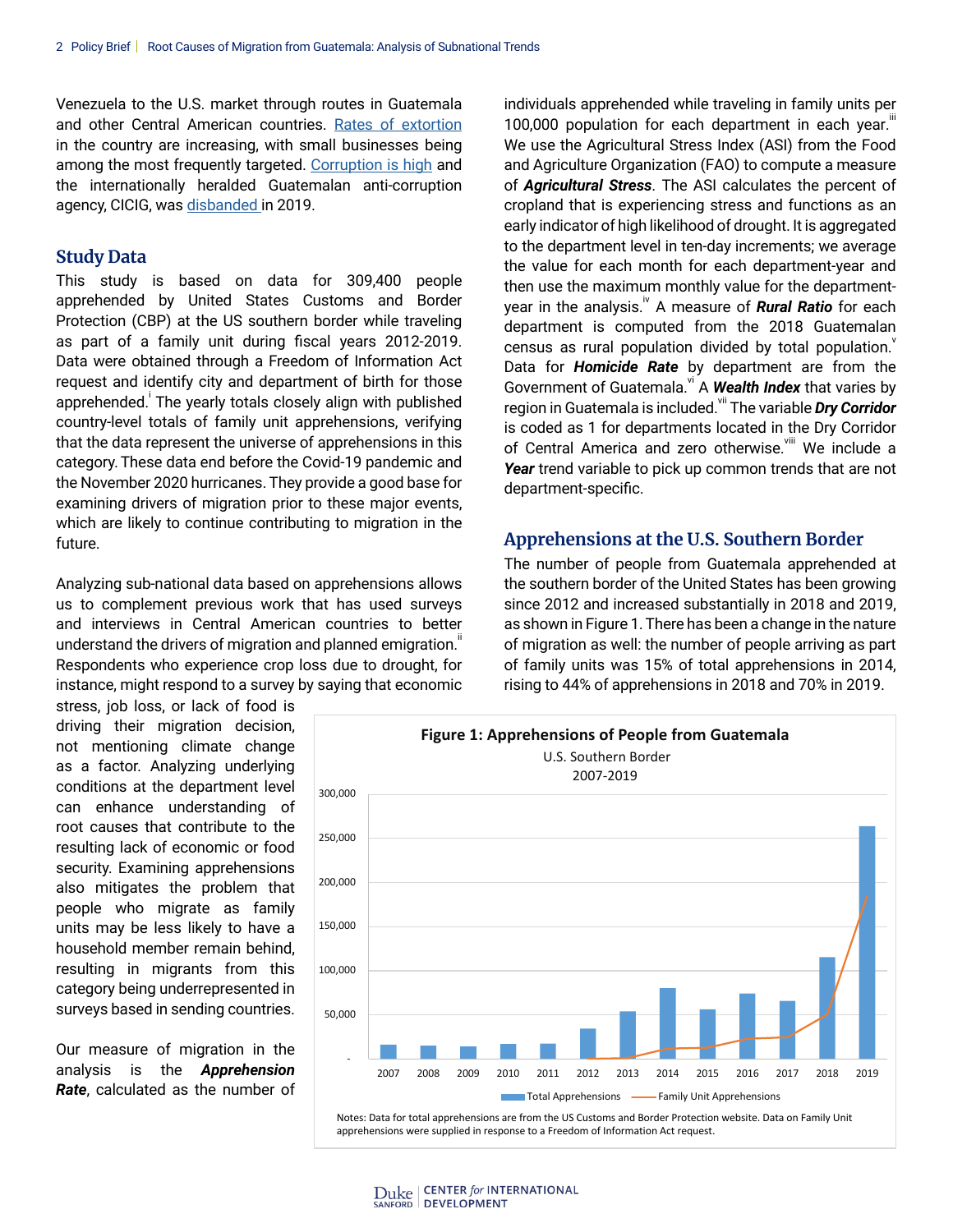Table 1 shows the total number of family unit apprehensions by CBP at the U.S. southern border during fiscal years 2012-2019 by department of birth in Guatemala. Departments are listed by descending number of total apprehensions and summary statistics for each department are included. The largest number of those apprehended list Huehuetenango as department of birth. This is consistent with findings of other studies based on [in-depth interviews](https://www.migrationpolicy.org/research/migration-huehuetenango-guatemala) and [surveys](https://www.migrationpolicy.org/research/motivations-costs-central-american-migration), which have found evidence of significant migration from Huehuetenango to the United States. Reporting has called the department the ["epicenter of migration"](https://www.nationalgeographic.com/culture/article/how-quiet-guatemala-region-became-migration-epicenter) from the region and [noted](https://www.ngoaidmap.org/issues/building-resilience-central-americas-dry-corridor) the high levels of malnourishment and impact of coffee rust in Huehuetenango.

The top five departments in terms of percentage of population apprehended at the U.S. southern border during this time were Huehuetenango (7.05%), Petén (3.93%), Quiché (3.89%), Baja Verapaz (3.04%), and San Marcos (2.88%). These areas have large rural populations, averaging 67% of total population across the five departments. By contrast, the five departments that saw the lowest percentage of their populations apprehended at the U.S. southern border average only 30% rural population.

#### **Table 1: Apprehensions of People Arriving in Family Units at U.S. Southern Border Guatemala Departments 2012-2019**

| <b>Department of Birth</b> | <b>Apprehensions</b> | Population | Percent<br>Population<br>Apprehended | Largest<br><b>Agricultural</b><br>Monthly<br><b>Stress</b> | Rural<br>Percent | Mean<br>Homicide<br>Rate per<br>100,000 | Wealth<br>Index |
|----------------------------|----------------------|------------|--------------------------------------|------------------------------------------------------------|------------------|-----------------------------------------|-----------------|
| Huehuetenango              | 78,891               | 1,119,696  | 7.05%                                | 9.3%                                                       | 72%              | 9.6                                     | 57.7            |
| Quiché                     | 34,593               | 890,073    | 3.89%                                | 23.9%                                                      | 68%              | 4.6                                     | 57.7            |
| San Marcos                 | 29,331               | 1,016,916  | 2.88%                                | 0.7%                                                       | 75%              | 12.7                                    | 67.1            |
| Petén                      | 19,879               | 505,219    | 3.93%                                | 45.1%                                                      | 60%              | 60.3                                    | 57.9            |
| Guatemala                  | 17.787               | 3,085,980  | 0.58%                                | 36.8%                                                      | 9%               | 56.2                                    | 82.1            |
| Alta Verapaz               | 12,603               | 1,100,635  | 1.15%                                | 43.7%                                                      | 69%              | 9.7                                     | 46.5            |
| Quezaltenango              | 12,229               | 791,884    | 1.54%                                | 33.3%                                                      | 38%              | 21.1                                    | 67.1            |
| Jutiapa                    | 11,135               | 488,567    | 2.28%                                | 14.9%                                                      | 49%              | 42.1                                    | 59.8            |
| Chiquimula                 | 9.714                | 398,284    | 2.44%                                | 21.3%                                                      | 63%              | 65.8                                    | 57.4            |
| Jalapa                     | 9,298                | 325,252    | 2.86%                                | 24.4%                                                      | 37%              | 43.5                                    | 59.8            |
| Baja Verapaz               | 8,701                | 286,148    | 3.04%                                | 8.3%                                                       | 60%              | 11.3                                    | 46.5            |
| Chimaltenango              | 7,825                | 589,902    | 1.33%                                | 12.2%                                                      | 46%              | 18.1                                    | 63.3            |
| Escuintla                  | 6,592                | 706,693    | 0.93%                                | 19.4%                                                      | 39%              | 73.8                                    | 63.3            |
| Santa Rosa                 | 6,084                | 388,417    | 1.57%                                | 5.0%                                                       | 54%              | 48.8                                    | 59.8            |
| Suchitepéquez              | 5,909                | 532,646    | 1.11%                                | 5.1%                                                       | 52%              | 23.4                                    | 67.1            |
| Izabal                     | 5,405                | 401,453    | 1.35%                                | 21.4%                                                      | 59%              | 62.4                                    | 57.4            |
| Retalhuleu                 | 5,392                | 316,073    | 1.71%                                | 1.9%                                                       | 43%              | 25.9                                    | 67.1            |
| Totonicapán                | 3,793                | 421,420    | 0.90%                                | 16.7%                                                      | 51%              | 4.0                                     | 67.1            |
| Zacapa                     | 3,046                | 248,051    | 1.23%                                | 45.3%                                                      | 56%              | 69.0                                    | 57.4            |
| Sololá                     | 2,021                | 405,458    | 0.50%                                | 0.0%                                                       | 38%              | 5.4                                     | 67.1            |
| El Progreso                | 1,737                | 176,021    | 0.99%                                | 42.6%                                                      | 48%              | 38.3                                    | 57.4            |
| Sacatepéquez               | 1,621                | 321,564    | 0.50%                                | 12.8%                                                      | 12%              | 16.9                                    | 63.3            |
| Average                    | 13,345               | 659,834    | 1.99                                 | 20.2                                                       | 49.78            | 32.9                                    | 61.4            |

Notes: Department of birth based on data from US CBP records for family unit apprehensions at the southern border for fiscal years 2012-2019. Department population is the U.S. Census Bureau estimate for 2011. Agricultural stress is measured by the Food and Agriculture Organization (FAO) for each department; the largest monthly average for the period is shown. Mean annual homicide rate for each department from 2011-2018, calculated based on data from the Guatemalan government. Rural percent is calculated from the 2018 Guatemalan census. Wealth index is based on 2012 household surveys from the Global Data Lab.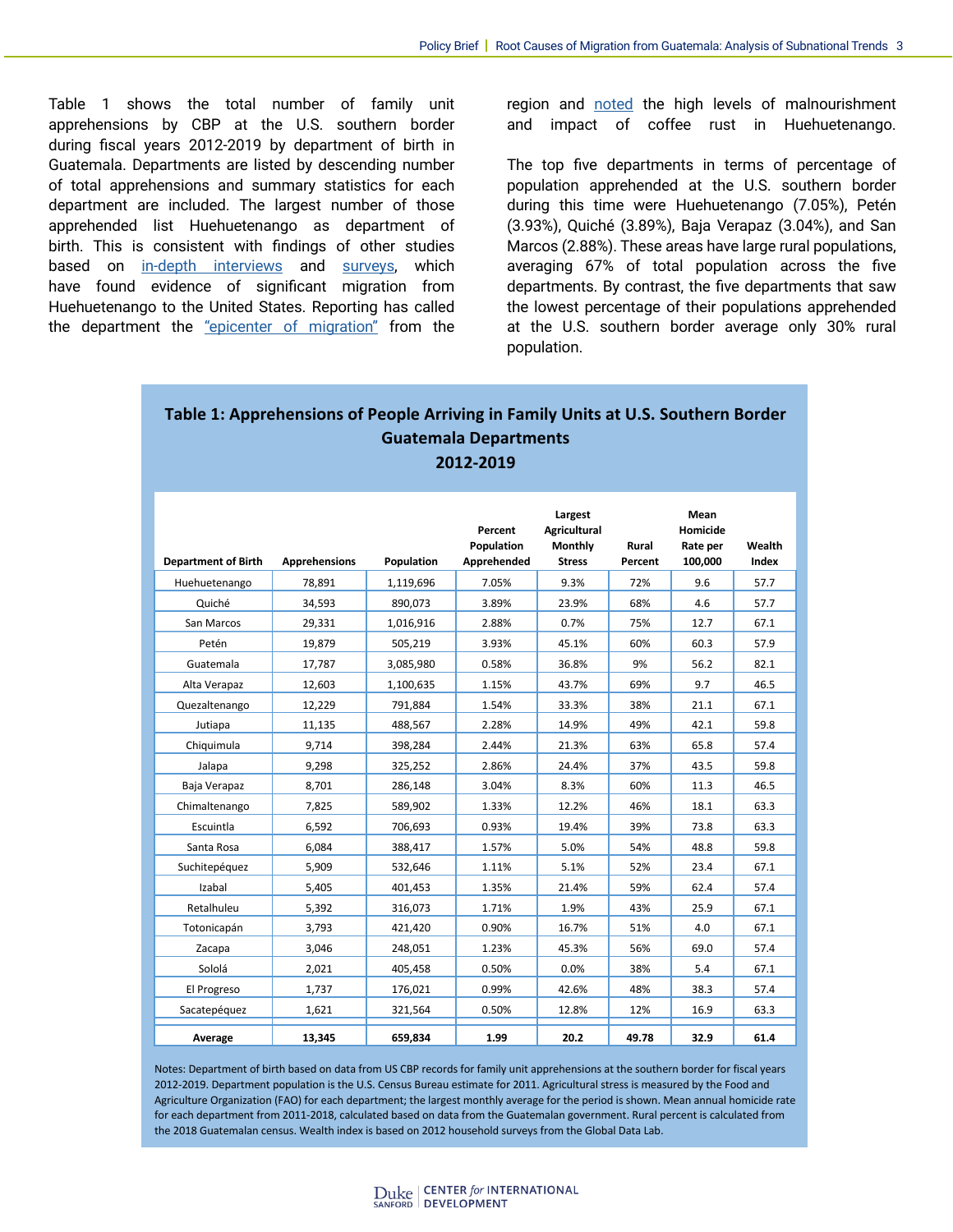### **Statistical Analysis: Agricultural Stress, Rural Areas, and Migration**

Our analysis examines the relationship between the apprehension rate of people migrating in family units from a department and department-specific characteristics. To ensure we are capturing potential effects prior to the apprehension period, we lag agricultural stress and homicides by one year. Table 2 presents our main statistical results.

The results from Model 1 show that an increased percent of cropland experiencing agricultural stress in a department is associated with increased apprehensions from that department at the U.S. southern border the following year. This relationship holds when department fixed effects are included in the regression, indicating that variation over time in agricultural stress within a department is associated with changes in apprehension rates. A similar relationship is

observed when the dependent variable is replaced with a measure of total apprehensions for the department year (rather than apprehension rate).<sup>ix</sup> The result from Model 1 is substantial:

#### **A change in the value of agricultural stress from 0% of cropland affected to 9% affected is associated with an increase in the department's apprehension rate from 31 to 57 people per 100,000 population the following year.**

If 24% of cropland is under agricultural stress (95th percentile), average apprehensions for the department rise to 62 per 100,000 population for the year. Model 1 also shows that departments with a larger percentage of people living in rural areas have higher apprehension rates, even controlling for agricultural stress. $x$ 

**An increase in the percent of people in a department living in rural areas from 37% (10th percentile) to 60% (75th percentile) is associated with a yearly increase from 29 apprehensions to 69 apprehensions per 100,000 population, a 136% increase.**

The positive coefficient on Wealth Index is consistent with higher apprehension rates from wealthier areas, suggesting that access to funding increases the ability to migrate. This is consistent with studies finding that migration often has a positive relationship with income.<sup>xi</sup> We find no evidence that wealth interacts with any of our other variables of interest.

The coefficient on Homicide Rate is not significant in Model 1, which differs from some previous findings. Examining apprehensions of unaccompanied minors from Central America at the U.S. southern border from 2011 to 2016,

| . apre =: Ouatemara Department / Ippi chemical nate<br><b>Members of Family Units, 2012-2019</b> |                 |                 |                     |                     |  |  |  |  |  |
|--------------------------------------------------------------------------------------------------|-----------------|-----------------|---------------------|---------------------|--|--|--|--|--|
|                                                                                                  | Year<br>Model 1 | Year<br>Model 2 | Canícula<br>Model 3 | Canícula<br>Model 4 |  |  |  |  |  |
| Lag Agricultural Stress (log)                                                                    | $0.088***$      | $0.081***$      | $0.082***$          | $0.081***$          |  |  |  |  |  |
| <b>Rural Ratio</b>                                                                               | $3.755***$      | $2.631***$      | $3.852***$          | $2.628***$          |  |  |  |  |  |
| Rural*Dry Corridor                                                                               |                 | $3.044*$        |                     | $3.359**$           |  |  |  |  |  |
| Lag Homicide Rate (log)                                                                          | $-0.004$        | $0.239*$        | 0.009               | $0.274**$           |  |  |  |  |  |
| Homicide*Dry Corridor                                                                            |                 | $-0.262$        |                     | $-0.292$            |  |  |  |  |  |
| Dry Corridor                                                                                     | 0.267           | $-0.394$        | 0.200               | $-0.524$            |  |  |  |  |  |
| Wealth Index                                                                                     | $0.063**$       | $0.079***$      | $0.064**$           | $0.083***$          |  |  |  |  |  |
| Year Trend                                                                                       | $0.819***$      | $0.825***$      | $0.816***$          | $0.822***$          |  |  |  |  |  |
| Observations                                                                                     | 176             | 176             | 176                 | 176                 |  |  |  |  |  |

# **Table 2: Guatemala Department Apprehension Rate**

**Notes:** Dependent variable is the natural log of the department apprehension rate per 100,000 population for people apprehended at the U.S. southern border while arriving as part of a family unit. Random effects regression with robust standard errors clustered on department. Unit of analysis is department-year. In Models 1 & 2 agricultural stress is the maximum monthly average for the year; in Models 3 & 4 agricultural stress is the maximum monthly average for the canícula period (July and August).  $*_p$  < 0.10;  $*_p$  < 0.05;  $***p < 0.01$ 

> Clemens (2017) finds that higher levels of homicides in a municipality were associated with increased apprehensions.<sup>\*</sup> Several factors may account for the lack of association between homicides and apprehensions in Model 1. One possibility is that the importance of various drivers of migration differs across regions of the country. We attempt to unpack this in Model 2, where we interact the indicator variable for Dry Corridor with the measures for Rural Ratio and Homicide Rate.

> The positive and significant coefficient on Homicide Rate in Model 2, coupled with the insignificant coefficient on the interaction term Homicide\*Dry Corridor, suggests that for departments outside of the dry corridor, homicides are associated with increased apprehensions. When the homicide rate increases from the 10th percentile to the 75th percentile in departments outside of the dry corridor, the apprehension rate increases by 72%.

> The lack of importance of homicides in driving migration from the dry corridor is consistent with an interpretation that poverty and climatic shocks, which are disproportionately present in this area, overwhelm homicides as a driving force of migration. It is possible that the incidence of violence, including homicides, in other areas of the country contributes to the decision to migrate internationally rather than internally, creating a connection between violence and emigration that is not defined by subnational variation in homicide rates. We also note that the homicide rate is only one measure of violence; high levels of other types of crime associated with violence may also factor into migration decisions and are not captured here.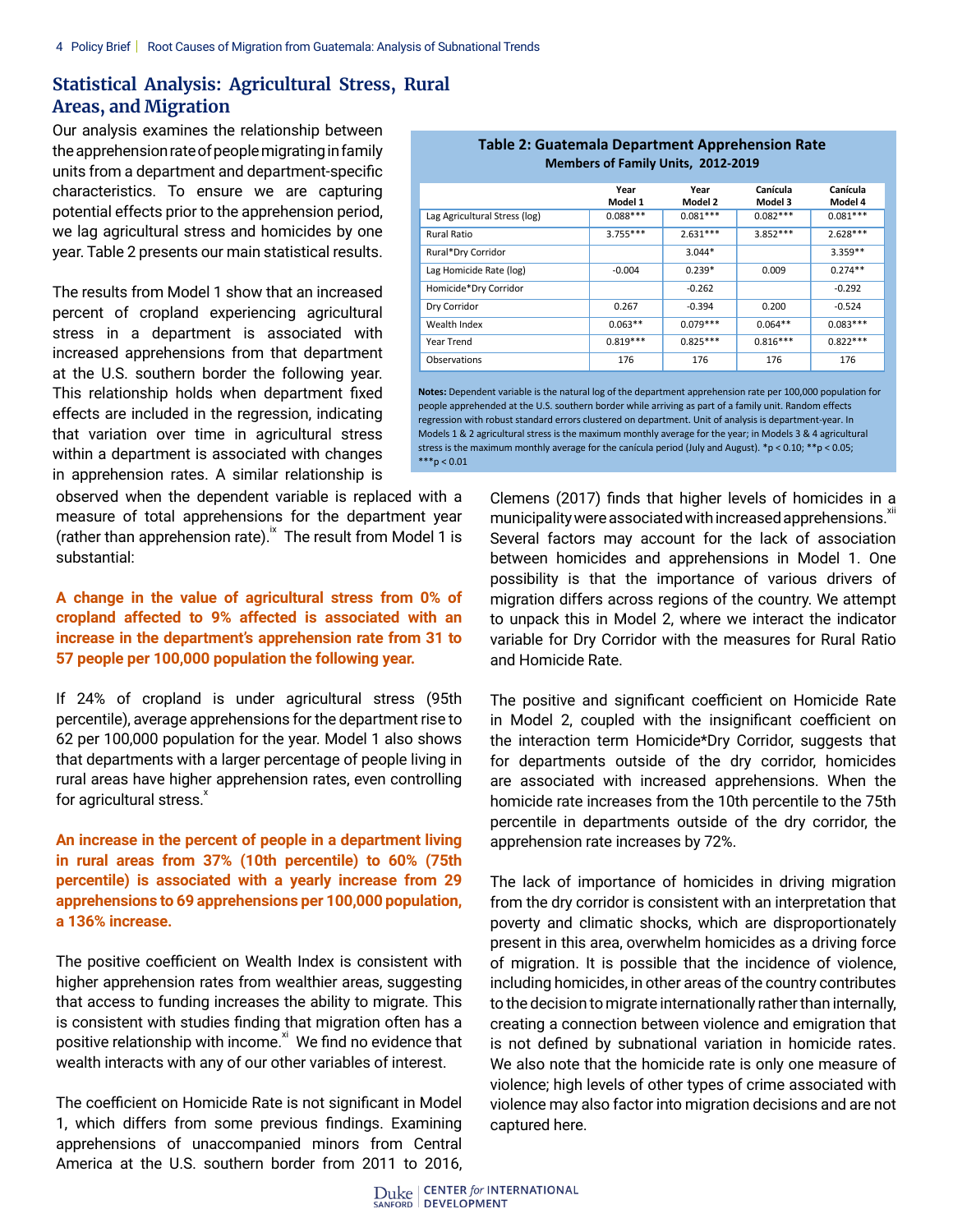In Model 2 the coefficients on Rural Ratio and Rural\*Dry Corridor are both positive and significant, consistent with an interpretation that more family units are leaving rural areas and that this is particularly pronounced for rural areas in the dry corridor. The variation in the relationship between explanatory variables and apprehensions, as demonstrated by the interactions with Dry Corridor, suggests caution is needed in drawing conclusions from analyses aggregated over large areas.

Models 3 and 4 shift the measure of agricultural stress to examine the canícula period, a meteorological phenomenon creating decreased precipitation in July and August during the otherwise rainy season in Guatemala. Characteristics of the annual canícula have strong impacts on agricultural productivity, particularly in farming regions in the dry corridor, as this period can affect both the harvest from the Primera season and planting for the Postrera season.<sup>xiii</sup> The agricultural stress measure in Models 3 and 4 is the higher of monthly stress for July or August for the department in the given year. The results are consistent with those from Models 1 and 2, which used the yearly maximum to measure agricultural stress.

#### **Policy Implications and Foreign Assistance**

The evidence presented here suggests that the increase in arrivals of family units from Guatemala at the U.S. southern border is disproportionately driven by people leaving rural areas, particularly in the dry corridor. Years of higher agricultural stress for a department are followed by years of higher apprehensions from that department. Increased agricultural and rural resilience will be an essential component for any policies aimed at reducing the need for migration from the region. The need for investment in resilience is growing as the [impact from climate change](https://www.ifpri.org/publication/climate-change-agriculture-and-adaptation-options-guatemala) on crops in Guatemala is projected to increase.

> Additional aid for agriculture could increase agricultural resilience to climate change, decrease food insecurity and malnutrition, and provide people with alternatives to migration.

Figure 2 shows U.S. foreign aid to Guatemala. Aid for agriculture and food aid make up a relatively small portion of total U.S. aid to the country. Analysis has shown that multiple types of [investment in climate-smart agriculture](https://doi.org/10.1016/j.agsy.2016.05.004) in Guatemala would be profitable, but require short-term upfront investments that may not be feasible for smallscale farmers without [outside assistance](https://www.migrationpolicy.org/article/climate-food-insecurity-migration-central-america-guatemala). Additional aid for agriculture could increase agricultural resilience to climate

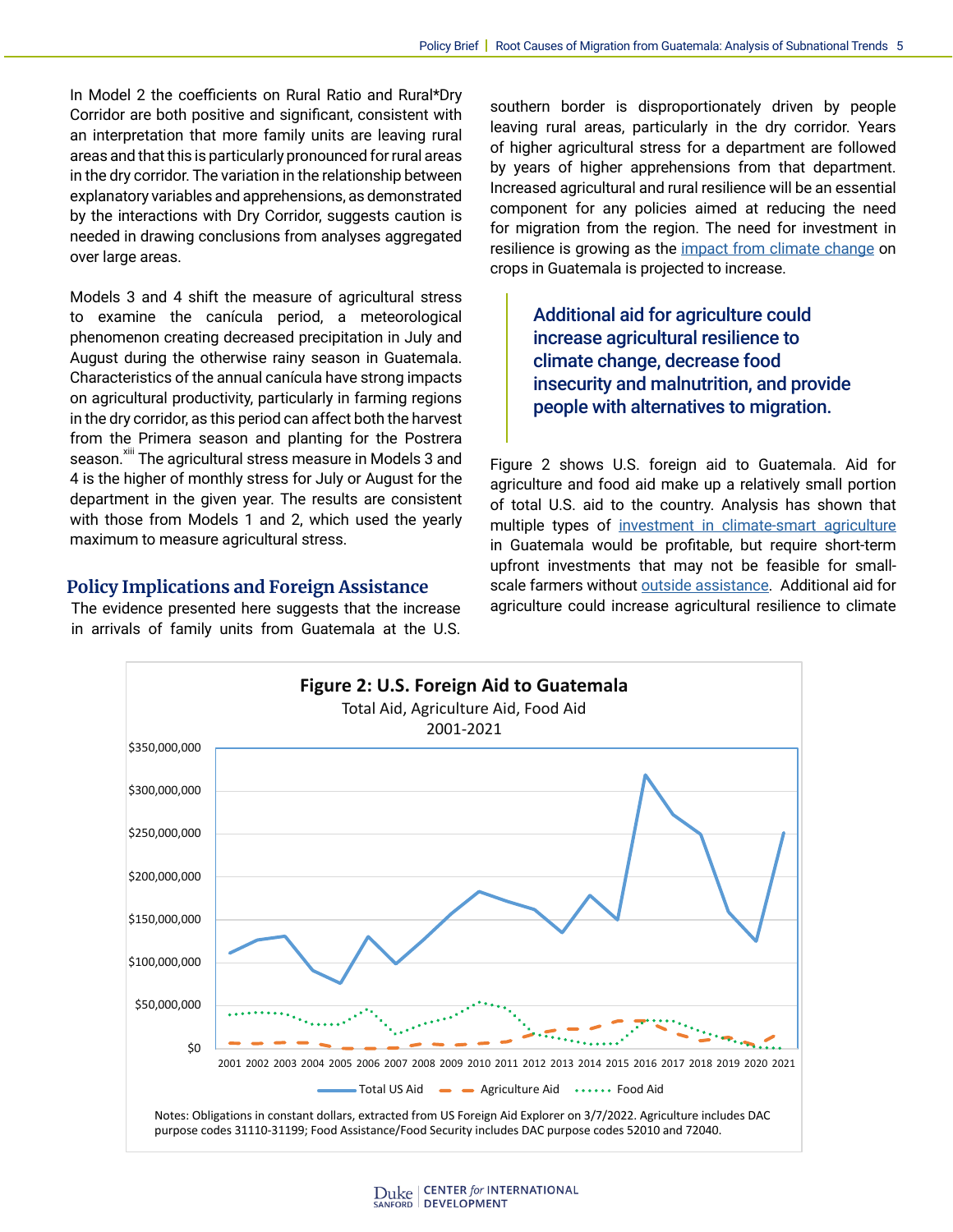change, decrease food insecurity and malnutrition, and provide people with alternatives to migration.

Even with investment in new agricultural techniques, there is likely to be some continued movement out of rural areas. The World Bank projects large [increases in internal migration](https://openknowledge.worldbank.org/handle/10986/29461) related to climate change by 2050. Recent [survey evidence](https://www.migrationpolicy.org/research/motivations-costs-central-american-migration) shows that 43% of people surveyed in El Salvador, Guatemala, and Honduras expressed a desire to move internationally, while only 14% of respondents in Guatemala wished to move internally. Increasing the attractiveness of internal migration options for Guatemalans will be important. Effective policy in this area will require research to understand viable internal migration pathways and significant effort to address the seemingly intractable problems of drug trafficking, violence, corruption, and lack of economic opportunity that contribute to the preference for international, rather than internal migration.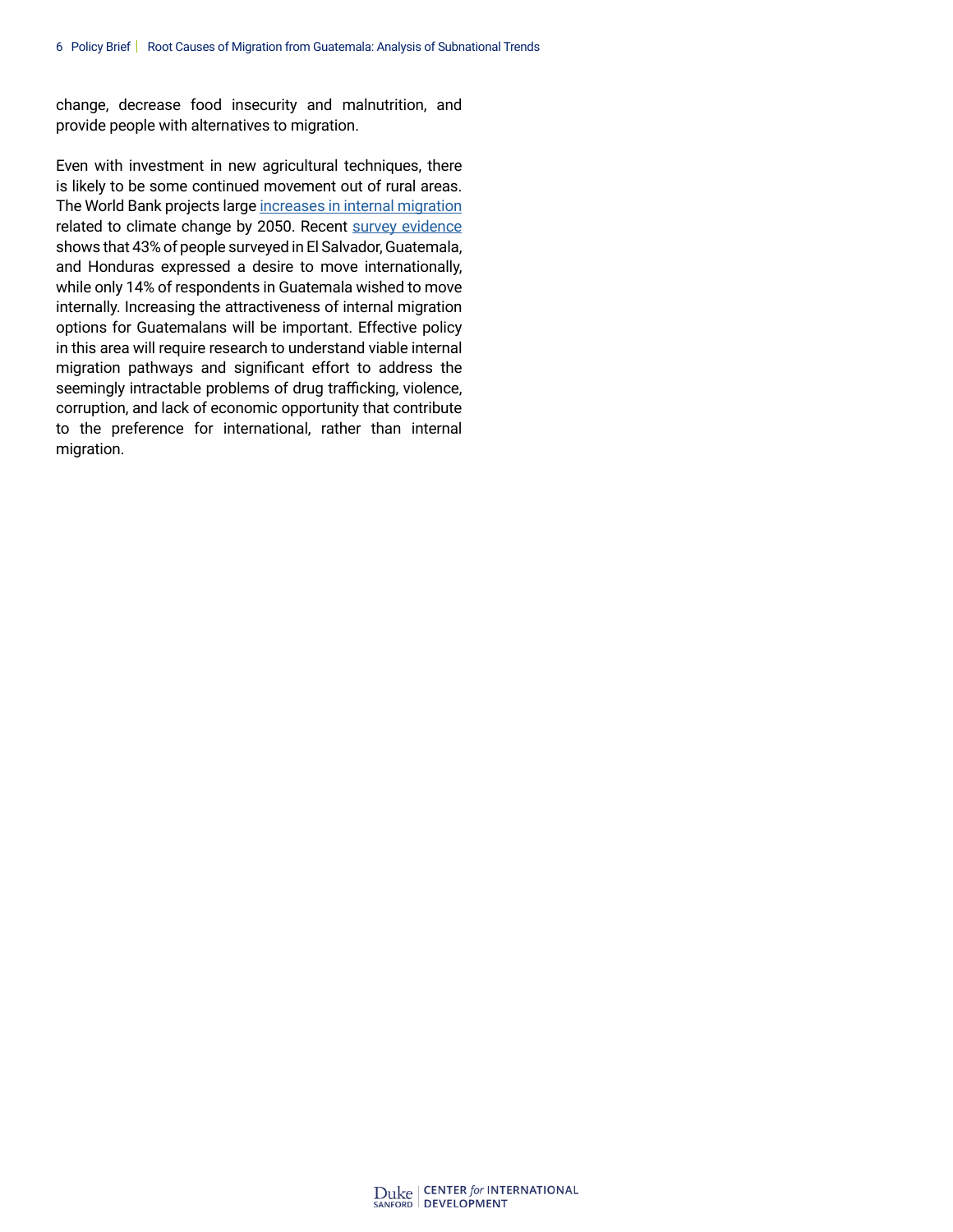#### **Sources**

Castellanos, Edwin J., Timothy S. Thomas, and Shanila Dunston. 2018. "Climate change, agriculture, and adaptation [options for Guatemala."](http://ebrary.ifpri.org/cdm/singleitem/collection/p15738coll2/id/133036 ) IFPRI Discussion Paper 1789. Washington, DC: International Food Policy Research Institute (IFPRI).

Clemens, Michael A. 2017. ["Violence, Development, and Migration Waves: Evidence from Central American Child Migrant](https://www.cgdev.org/publication/violence-development-and-migration-waves-evidence-central-american-child-migrant )  [Apprehensions,"](https://www.cgdev.org/publication/violence-development-and-migration-waves-evidence-central-american-child-migrant ) Center for Global Development Working Paper 459.

Clemens, Michael. 2020. ["The Emigration Life Cycle: How Development Shapes Emigration from Poor Countries," C](https://www.cgdev.org/publication/emigration-life-cycle-how-development-shapes-emigration-poor-countries   )enter for Global Development Working Paper 540.

Depsky, Nicholas and Diego Pons. 2021. "Meteorological droughts are projected to worsen in Central America's dry [corridor throughout the 21st Century," E](https://doi.org/10.1088/1748-9326/abc5e2 )nvironmental Research Letters 16(1).

Fraga, Federico. 2020. ["Central American dry corridor: An exploration of the potential of a job creation strategy for](https://www.ilo.org/wcmsp5/groups/public/---ed_emp/---ifp_skills/documents/publication/wcms_744900.pdf)  [Guatemala and Honduras,"](https://www.ilo.org/wcmsp5/groups/public/---ed_emp/---ifp_skills/documents/publication/wcms_744900.pdf) International Labour Organization.

Pons, Diego. 2021. ["Climate Extremes, Food Insecurity, and Migration in Central America: A Complicated Nexus."](https://www.migrationpolicy.org/article/climate-food-insecurity-migration-central-america-guatemala )  Migration Information Source, Migration Policy Institute.

Rojas, O., Rodriguez de España, M.V. y Hernández, T. 2020. ["New canicula index to study its impact on Agriculture in the](https://doi.org/10.4060/cb1818en )  [Central American Dry Corridor and its connection with El Niño."](https://doi.org/10.4060/cb1818en ) Panama City.

Ruiz Soto, Ariel G., Rossella Bottone, Jaret Waters, Sarah Williams, Ashley Louie and Yuehan Wang. November 2021. ["Charting a New Regional Course of Action: The Complex Motivations and Costs of Central American Migration."](https://www.migrationpolicy.org/research/motivations-costs-central-american-migration) Rome, Washington, DC, and Cambridge, MA: WFP, MPI, and Civic Data Design Lab at the Massachusetts Institute of Technology.

Sain, Gustavo, Ana María Loboguerrero, Caitlin Corner-Dolloff, Miguel Lizarazo, Andreea Nowak, Deissy Martínez-Barón and Nadine Andrieu. 2017. "Costs and benefits of climate-smart agriculture: The case of the Dry Corridor in Guatemala." Agricultural Systems 151: 163-173.

Selee, Andrew, Luis Argueta, and Juan José Hurtado Paz y Paz. 2022. "[Migration from Huehuetenango in Guatemala's](https://www.migrationpolicy.org/research/migration-huehuetenango-guatemala )  [Western Highlands: Policy and Development Responses](https://www.migrationpolicy.org/research/migration-huehuetenango-guatemala )." Washington, DC: Migration Policy Institute.